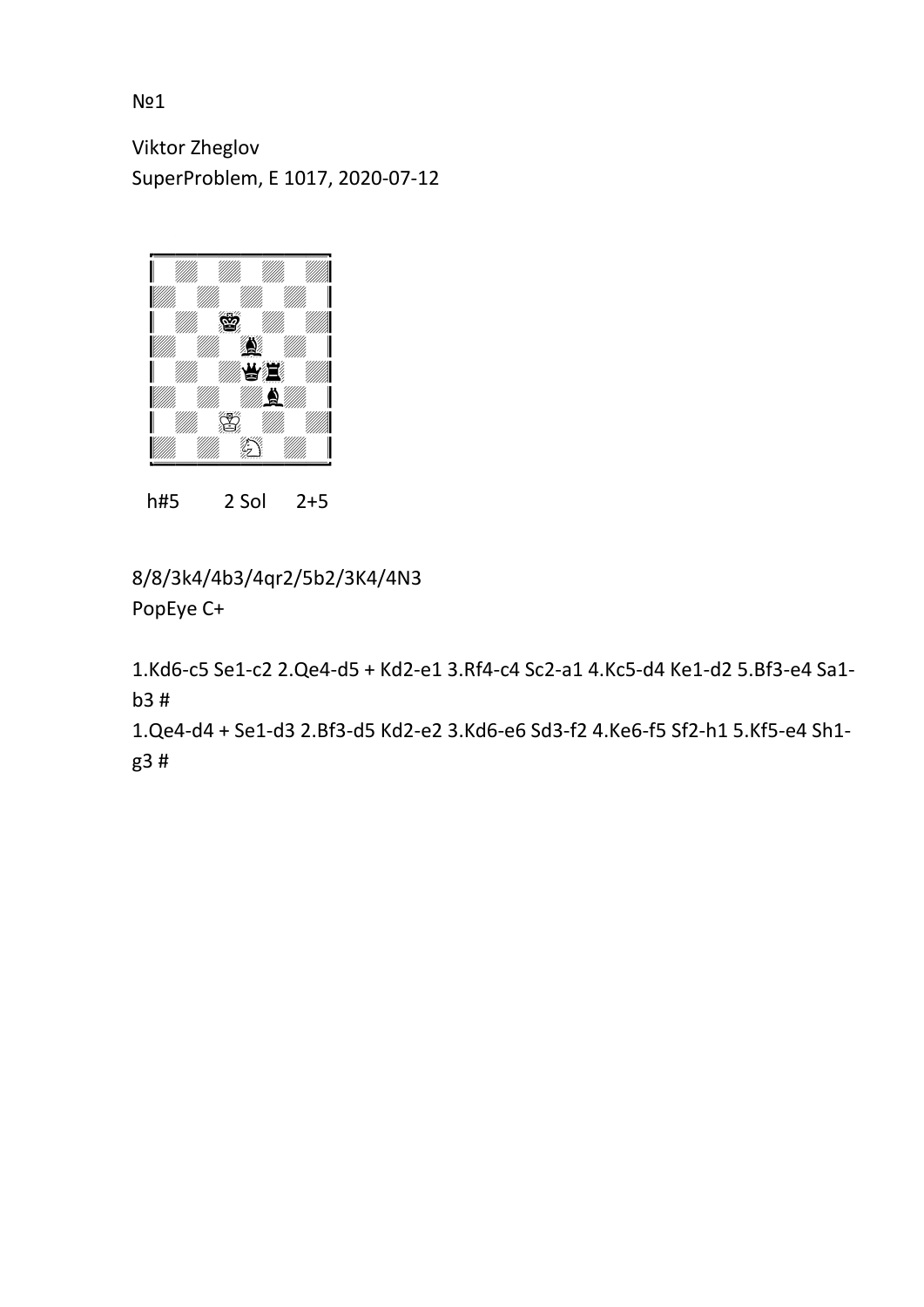Viktor Zheglov SuperProblem, E 1018, 2020-07-12



h#6 2 Sol 2+5

5Rr1/2k5/8/5qr1/8/5n2/8/7K PopEye C+

1.Kc7-d6 Rf8\*g8 2.Kd6-e5 Rg8\*g5 3.Ke5-f4 Rg5\*f5 + 4.Kf4-g4 Kh1-g2 5.Kg4-h4 Kg2\*f3 6.Kh4-h3 Rf5-h5 #

1.Qf5-e6 Rf8-f4 2.Kc7-d6 Rf4-g4 3.Kd6-e5 Kh1-g2 4.Ke5-f5 Kg2-f2 5.Sf3-e5 Kf2-e3 6.Rg8-g6 Rg4-f4 #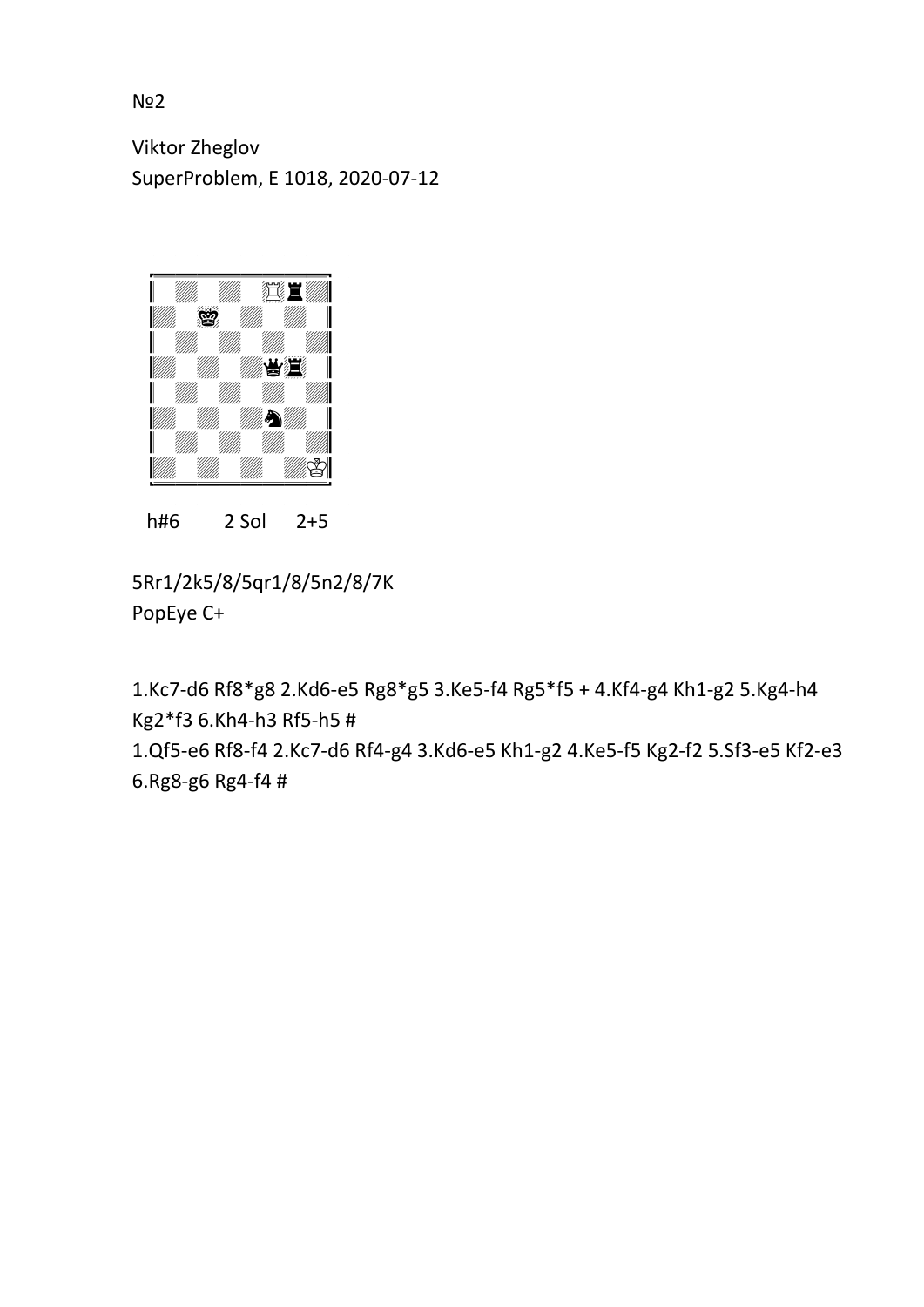Виктор Жеглов,

Московский Конкурс 2020 , E81, 3 Cпециальный приз



 h#6.5\* 3 Sol 2+5 SetPlay 6N1/3k4/8/4qb2/3b4/8/6r1/5K2 PopEye C+

1... ... 2.Rg2-g6 Sg8-h6 3.Rg6-e6 Kf1-g2 4.Qe5-d5 + Kg2-g3 5.Kd7-d6 Kg3-h4 6.Kd6 e5 Kh4-g5 7.Bf5-e4 Sh6-f7 #

1...Sg8-f6 + 2.Kd7-c6 Sf6-e4 3.Rg2-g6 Kf1-e2 4.Rg6-d6 Ke2-d3 5.Bf5-e6 Se4-g3 6.Kc6-d5 Sg3-f5 7.Bd4-c5 Sf5-e7 #

1...Sg8-e7 2.Rg2-g5 Se7-g6 3.Qe5-f4 + Kf1-e2 4.Bf5-g4 + Ke2-d3 5.Kd7-e6 Kd3-c4 6.Ke6-f5 Kc4-d5 7.Bd4-f6 Sg6-h4 #

1...Sg8-h6 2.Qe5-d6 Kf1-e1 3.Rg2-g7 Ke1-d2 4.Bd4-b6 + Kd2-c3 5.Kd7-c6 Kc3-c4 6.Rg7-c7 Sh6-f7 7.Bf5-d7 Sf7-d8 #